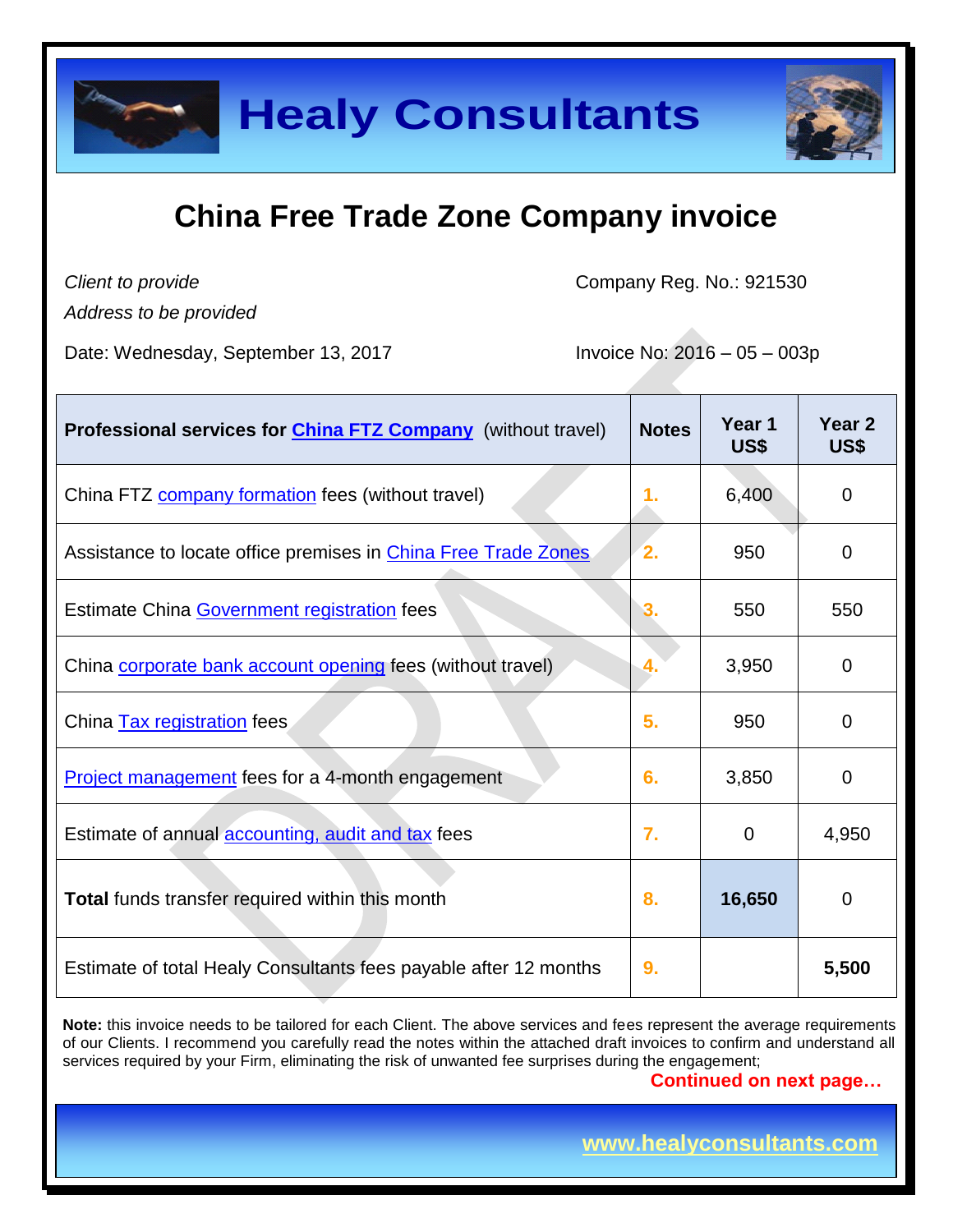

### *Notes to invoice above*

**1.** Healy Consultants fees to efficiently and effectively complete Chinese company registration within [16 weeks](http://www.healyconsultants.com/china-company-registration/fees-timelines/) by **i)** choosing the optimum regulatory license for our Client's business activities; **ii)** reserving a company name with **State Administration of Industry and Commerce in China Free** [Trade Zones;](http://fta.mofcom.gov.cn/) **iii)** settling our accountant and lawyer fees and **iv)** preparing a high quality company incorporation application for [State Administration of Industry and Commerce](http://www.saic.gov.cn/english/) and [Ministry of](http://english.mofcom.gov.cn/aarticle/policyrelease/internationalpolicy/200703/20070304475283.html)  [Commerce and Labor Department](http://english.mofcom.gov.cn/aarticle/policyrelease/internationalpolicy/200703/20070304475283.html) in [China Free Trade Zones;](http://fta.mofcom.gov.cn/)

All [engagement fees](http://www.healyconsultants.com/company-registration-fees/) (click link) are agreed and paid up front and agree to the fees published on our country web pages. Consequently, there are no hidden fees or surprises or ambushes throughout the engagement. All engagement deadlines are agreed up front in the form of [a detailed project](http://www.healyconsultants.com/index-important-links/example-project-plan/)  [plan,](http://www.healyconsultants.com/index-important-links/example-project-plan/) mapping out deliverables by week throughout the engagement term;



Every week during the engagement, Healy Consultants will email our Client a detailed status [update.](http://www.healyconsultants.com/index-important-links/weekly-engagement-status-email/) Our Client is immediately informed of engagement problems together with solutions. Your dedicated engagement manager is reachable by phone, Skype, live chat and email and will communicate in your preferred language;

- **2.** Before company incorporation is complete, the Chinese Government must review and approve a lease agreement for office premises in [China Free Trade Zones.](http://fta.mofcom.gov.cn/) If your Firm requires this service from Healy Consultants, our one-time fee amounts to US\$950. The monthly rent thereafter will be paid independently and directly to the landlord by our Client. An estimate of such a rental for a space of 10 sqm for one employee is US\$1,500 per month;
- **3.** This fee is an estimate of Government costs payable during your Firm's engagement. All Government fee payments will be supported by original receipts and invoices. Examples of Government costs include **i)** reserving the company name with the [State Administration of](http://www.saic.gov.cn/english/)  [Industry and Commerce](http://www.saic.gov.cn/english/) (click link) in [China Free Trade Zones;](http://fta.mofcom.gov.cn/) **ii)** applying for Business Approval with the [State Administration of Industry and Commerce](http://www.saic.gov.cn/english/) in [China Free Trade Zones;](http://fta.mofcom.gov.cn/) **iii)** issuance of Capital Verification Report and **iv)** registering the company with the [Ministry of Commerce and](http://english.mofcom.gov.cn/aarticle/policyrelease/internationalpolicy/200703/20070304475283.html)  [Labor Department](http://english.mofcom.gov.cn/aarticle/policyrelease/internationalpolicy/200703/20070304475283.html) in [China Free Trade Zones.](http://fta.mofcom.gov.cn/) Following engagement completion, Healy Consultants will refund our Client any excess of funds received over actual Government costs paid;

 **Continued on next page…**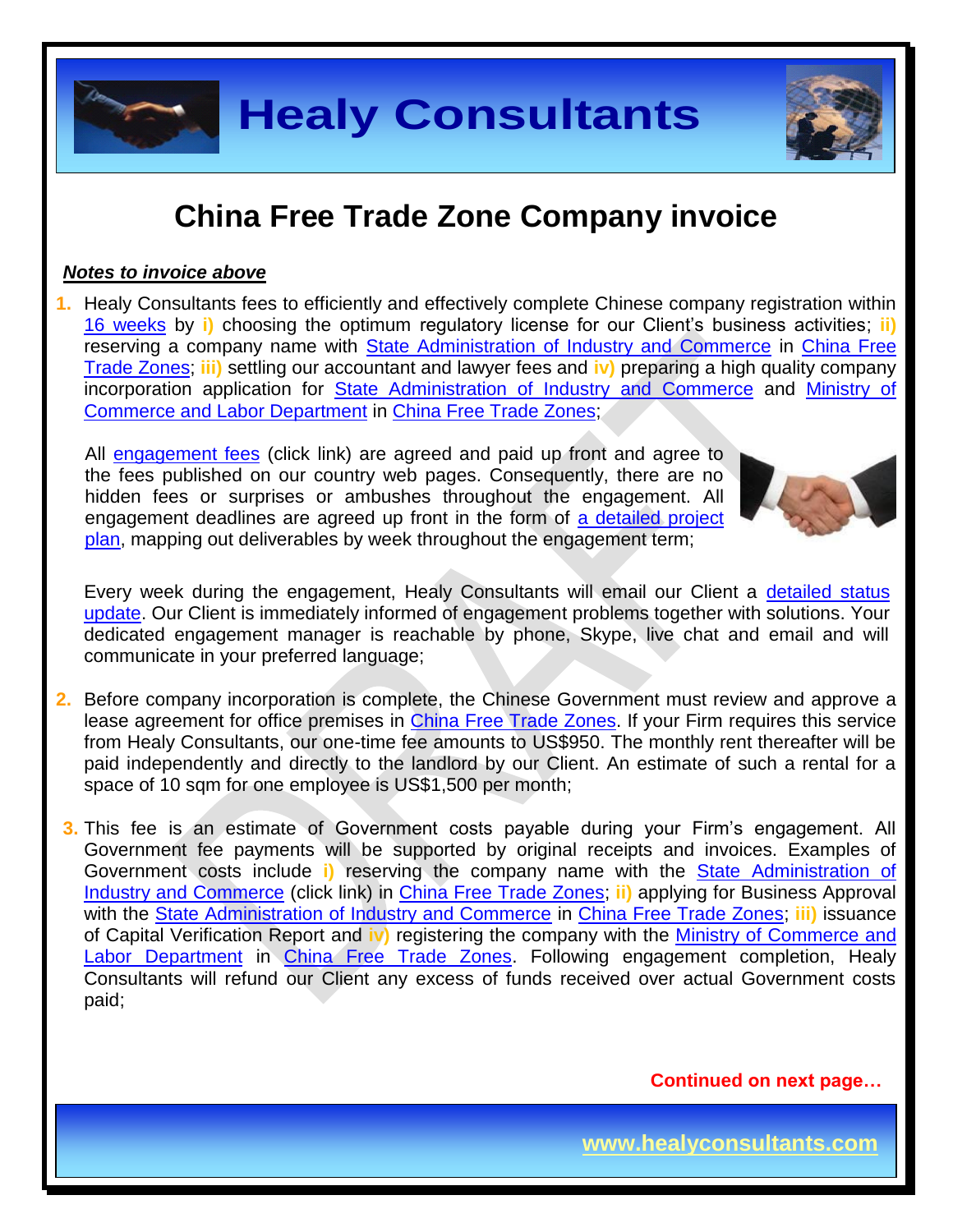

**4.** Healy Consultants will be pleased to open a Chinese corporate bank account without travel. It is a time consuming task, Healy Consultants will shelter our Client from the administrative challenges. As you can appreciate, it is a difficult task to obtain bank account approval through a newly formed company, when shareholders and directors and bank signatories reside overseas. Healy Consultants will prepare a business plan for the bank to optimize the probability of corporate bank account approval. Depending on our Client business and nationality, there is a 20% probability the banks will request a bank signatory to travel for a one-hour bank interview. Healy Consultants will try its best to negotiate with the bank for a travel exemption. If our Client must travel to China for corporate bank account opening, Healy Consultants will refund our Client US\$950;

If our Client is not comfortable with only a Chinese corporate bank account, Healy Consultants will be pleased to open [an international corporate bank account](http://www.healyconsultants.com/international-banking/) (click link) outside of China. Examples include New York, Germany, Liechtenstein, Austria, Bulgaria, South Africa, Australia, London, South America or Dubai. All banks will be top tier banks in these countries with excellent internet banking services. Example of our global banking partners include HSBC, Standard Chartered Bank, Citibank, Barclays, ABN Amro, Bank of China, ANZ bank, Standard Bank, UBS, Credit Suisse;

The banks enjoy ultimate power of approval of corporate bank account applications. Consequently, guaranteed success is outside of Healy Consultants' control. What is inside our control is the preparation and submission of a high quality bank application that maximizes the likelihood of approval. To date, we enjoy a 100% approval record because of [our global banking relationships](http://www.healyconsultants.com/international-banking/corporate-accounts/) and determination;

Global banks continue to tighten corporate bank account opening procedures, their internal compliance departments completing more thorough due diligence of Clients. Consequently, our Clients should expect the bank account approval period to take up to 4 weeks. Furthermore, global banks now require evidence of proof of business in the country where the corporate bank account will be, including sales contracts or lease agreement;



 **Continued on next page…**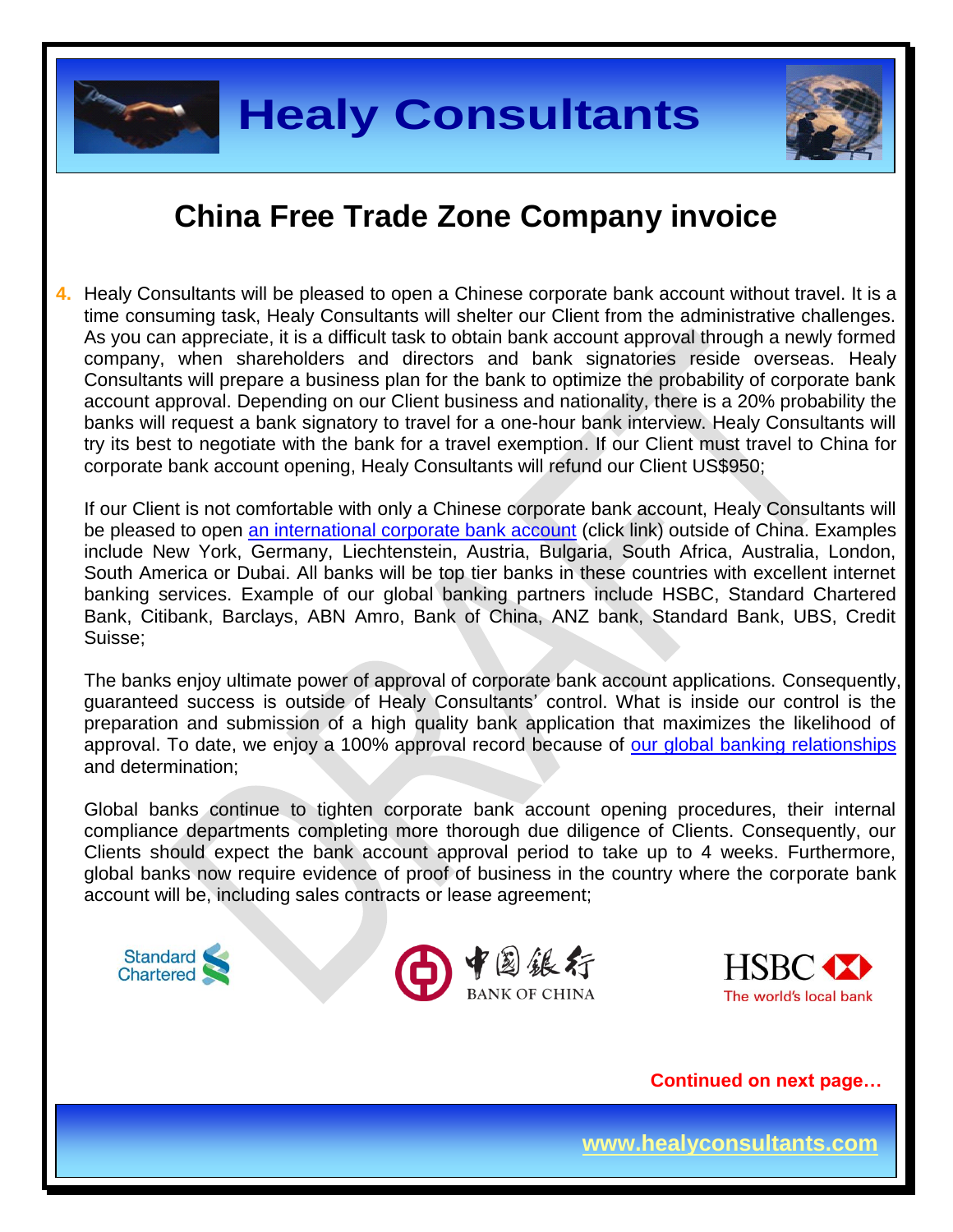



- **5.** In accordance with [Chinese Company Law](http://www.china.org.cn/government/laws/2007-06/06/content_1207345.htm) (click link), every Chinese Company is obliged to register for VAT, Business Tax and Corporate Income tax with the State Administration of [Taxation](http://www.chinatax.gov.cn/2013/n2925/) in [China Free Trade Zones](http://fta.mofcom.gov.cn/) in order to have its registration status recognized;
- **6.** This cost includes Healy Consultants fees to thoroughly research and plan Chinese [business set](http://www.healyconsultants.com/china-company-registration/)  [up](http://www.healyconsultants.com/china-company-registration/) for our Client in [China Free Trade Zones](http://fta.mofcom.gov.cn/) including **i)** payment of retainer fees to multiple lawyers, accountants and other consulting firms in [China Free Trade Zones](http://fta.mofcom.gov.cn/) **ii)** preparing a detailed [project plan](http://www.healyconsultants.com/index-important-links/example-project-plan/) with time lines **iii)** time taken to determine the optimum Chinese corporate structure, including preparation of a detailed comparison table of entities **iv)** ascertain the specific accounting, tax, [legal and compliance](http://www.healyconsultants.com/about-us/key-personnel/cai-xin-profile/) considerations **v)** finding solutions to [challenges that occur](http://www.healyconsultants.com/engagement-project-management/) throughout the engagement and **vi)** completing a detailed, 23-page [engagement strategy](http://www.healyconsultants.com/engagement-strategy/)  [document](http://www.healyconsultants.com/engagement-strategy/) from all of the above;

This cost also includes Healy Consultant's fees to efficiently and effectively [project manage](http://www.healyconsultants.com/project-manage-engagements/) and timely complete our Client's engagement including **i)** injecting the paid up share capital on our Client's behalf and **ii)** collating and supervising the legalization and attestation of all documents **iii)**  weekly detailed [engagement status updates](http://www.healyconsultants.com/index-important-links/weekly-engagement-status-email/) to our Client and **iv)** weekly Friday conference call and **v)** finding solutions to unexpected challenges throughout the engagement;

Healy Consultants project management fees also include the time taken to devise the strategies as to how to **i)** minimise the [engagement period](http://www.healyconsultants.com/china-company-registration/fees-timelines/#timelines) **ii)** complete the engagement without our Client travelling **iii)** avoid the need for a [local Chinese shareholder](http://www.healyconsultants.com/support-services/) **iv)** minimise tax using a Chinese freezone and **v)** avoid the need for a specific regulatory license;

The [China Free Trade Zones](http://fta.mofcom.gov.cn/) Company registration is a long and complicated process for foreign investors. Healy Consultants will liaise with multiple independent lawyers and accounting firms to ensure that **i)** your Firm complies with Chinese commercial regulations **ii)** your Firm's interests are well protected and **iii)** your Firm enjoys all possible tax benefits.

**7.** For an active trading company, these [accounting, audit](http://www.healyconsultants.com/china-company-registration/accounting-legal/) and tax (click link) fees are an estimate of Healy Consultants fees to efficiently and effectively discharge your annual company accounting, audit and tax obligations. Following receipt of a set of draft accounting numbers from your company, Healy Consultants will more accurately advise accounting, audit and tax fees. For a dormant company, Healy Consultants fees are only US\$950;



 **Continued on next page…**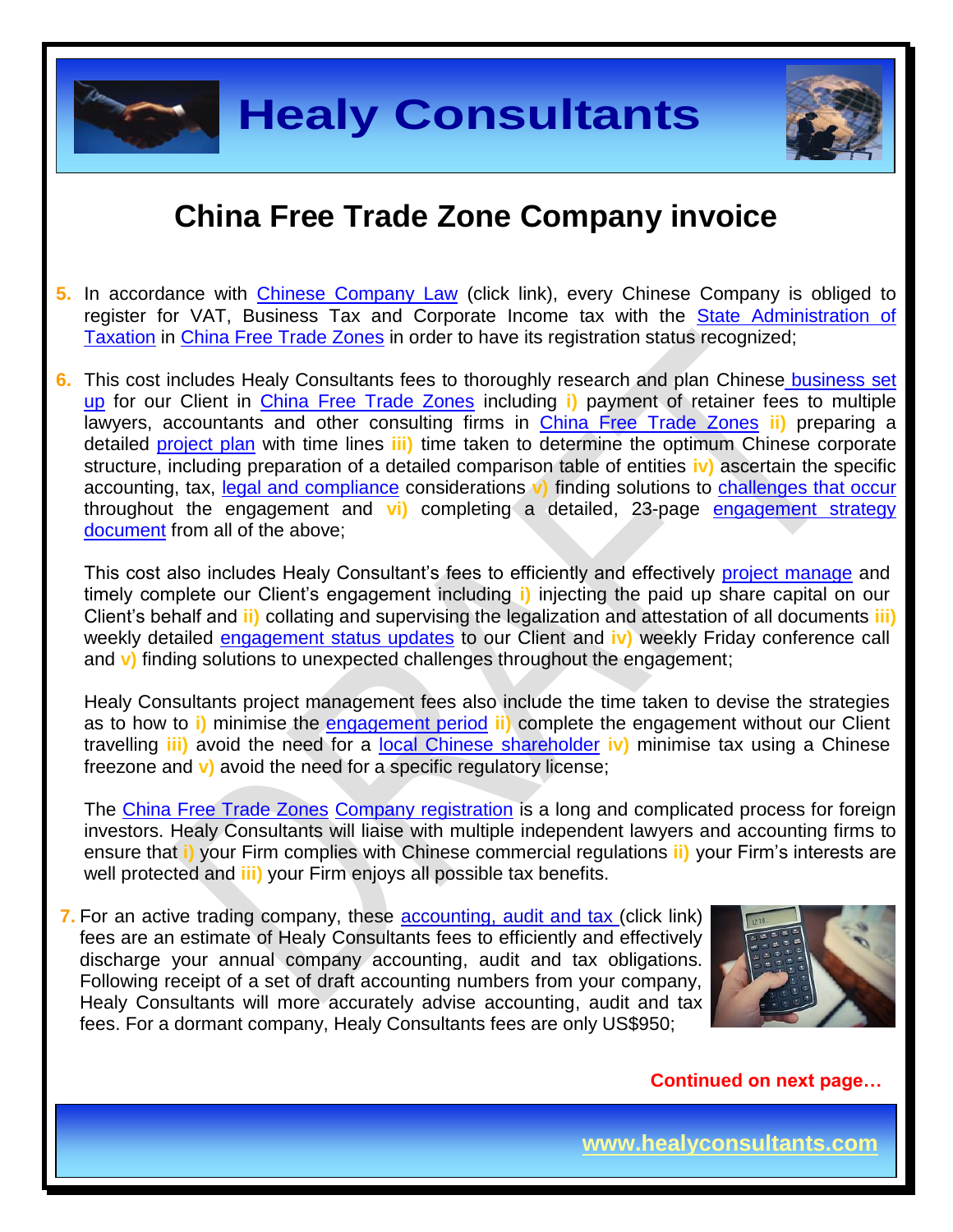**Healy Consultants**

## **China Free Trade Zone Company invoice**

- **8.** All fees quoted in this invoice correspond to fees quoted [on Healy Consultants' website.](http://www.healyconsultants.com/company-registration-fees/) Please review this invoice carefully to identify errors. During the rush of the business day, it is possible that Healy Consultants inadvertently made fee calculation errors, typing errors or omitted services or omitted historic fee payments from Clients. In the unfortunate event you identify invoice errors, please revert to me directly re the same. I apologize in advance if I or my staff made invoice errors;
- **9.** Assuming our Clients re-engage Healy Consultants in year 2, this fee is an estimate of the fees payable next year, 12 months after the date of company registration;
- **10.**The fees quoted in this invoice are a prediction of the fees required to efficiently and effectively complete this engagement in a timely manner. If during the engagement Healy Consultants realizes that the project is more complex than anticipated, requiring a large additional investment of time, my Firm will revert to request additional fees. If Healy Consultants completes the engagement faster and more easily than expected, Healy Consultants is happy to refund some fees to our Client;
- **11.**Engage Healy Consultants to [project manage](http://www.healyconsultants.com/project-manage-engagements/) business set up in every country on the planet. We are the best in the [world](http://www.healyconsultants.com/best-in-the-world/) at what we do, timely completing the  $A$  to  $Z$  of every country engagement;
- **12.**Depending on the nature of the business of our Client, there is a 75% probability that the relevant China free trade zone authority will require our Client to provide **i)** a feasibility study and **ii)** an environmental impact study (EIS) investment project. If needed, Healy Consultants can **i)** prepare a quality business plan to secure confirmation of interest from multiple FTZ and thereafter **ii)** prepare and submit a quality feasibility study and EIS to our Client's preferred zone. Additional fees will apply for these services. After review of the documents, the FTZ authority will also confirm business setup capital including **i)** exact type of foreign certificate required **ii)** paid-up capital required to secure the same **iii)** manufacturing permits and licenses to be secured;

**13.**Depending on the specific nature of the business of our Client, the FTZ authority and the China Government can require our Client to obtain a manufacturing license before our Client is legally allowed to commence manufacturing operations. If needed, Healy Consultants will be happy to assist our Client to **i)** prepare and collate all the required due diligence documents, **ii)** obtain and prepare all the required application forms and **iii)** submit a quality manufacturing license application with the relevant authority. Additional fees will apply for these services;

 **Continued on next page…**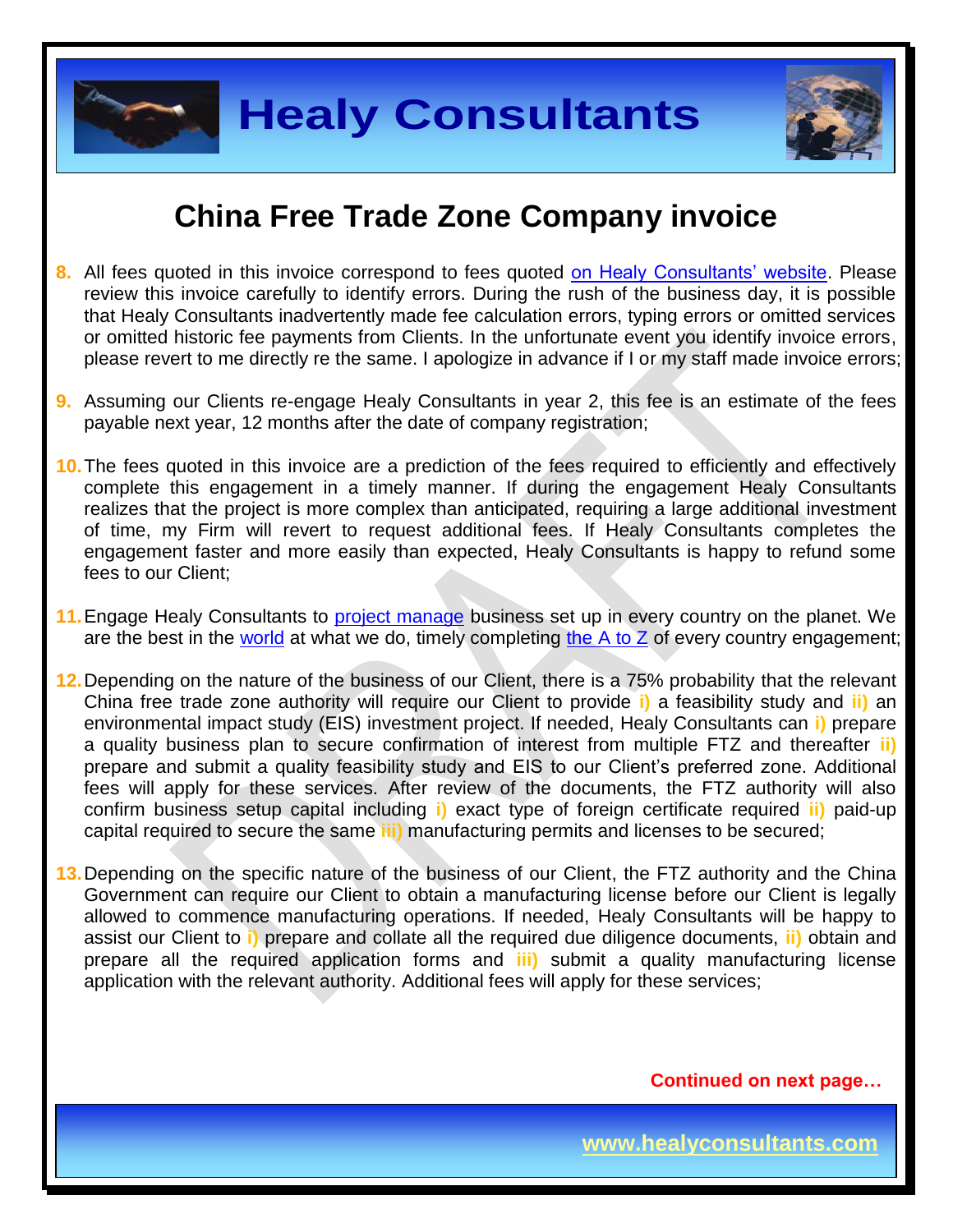

**Healy Consultants**

### **China Free Trade Zone Company invoice**

- **14.**In accordance with [Chinese Company Law](http://www.china.org.cn/government/laws/2007-06/06/content_1207345.htm) (click link), the minimum share capital of a Chinese company is US\$1. For foreign invested companies a minimum amount of US\$15,000 of issued share capital is required for company incorporation in most industries. However, because of the nature of our Client's business, Healy Consultants expects our Client to require a minimum capital of, US\$100,000 to US\$200,000 depending on the province of registration. Our Client can pay up this capital by depositing 100% of this capital within 5 years after the date of incorporation. The paid up capital must be audited by a certified public accounting firm in China to verify that this capital is contributed in accordance to China Company Law;
- **15.**It is compulsory for every China company to appoint a Supervisor. To minimize complexity, Healy Consultants recommends our Client appoint one staff member already in China. If our Client is uncomfortable or unable to adopt this strategy, Healy Consultants will provide nominee services. Our annual fee for the same is US\$4,800 per nominee;
- 16. In accordance to Chinese [Foreign Investment Index,](http://www.ndrc.gov.cn/zcfb/zcfbl/201503/W020150402620481787669.pdf) the Chinese Government may require one resident shareholder with specifice shareholdings to carry on business in restricted industries in the country. If required, Healy Consultants will be pleased to provide your firm with a professional nominee shareholder in China. Our fee amounts to US\$4,800 per annum;
- **17.**If our Client and Healy Consultants properly plan this engagement, our Clients' will *not* have to travel during this engagement. Healy Consultants will efficiently and effectively and aggressively complete company registration and corporate bank account opening in a timely manner without our Client's presence. Instead, our Client will need to **i)** sign and get documents legalized in the embassy in their country of origin and **ii)** courier the originals to Healy Consultants office;



- **18.**It is important our Clients are aware of their personal and corporate tax obligations in their country of residence and domicile. Let us know if you need Healy Consultants help to clarify your local and international annual tax reporting obligations;
- **19.**Depending on our Client's business and nationality, the Chinese Government may require a special regulatory license to carry on your business in the country. Healy Consultants will assist our Client secure license approval; there may be additional engagement fees. However, the Government enjoys ultimate power of approval of company registrations and business licenses;
- **20.** If our Client requires non-resident nominee shareholder and director [services \(click link\),](http://www.healyconsultants.com/corporate-outsourcing-services/nominee-shareholders-directors/) Healy Consultants will be pleased to assist. Our fee for professional, passive nominee non-resident

 **Continued on next page…**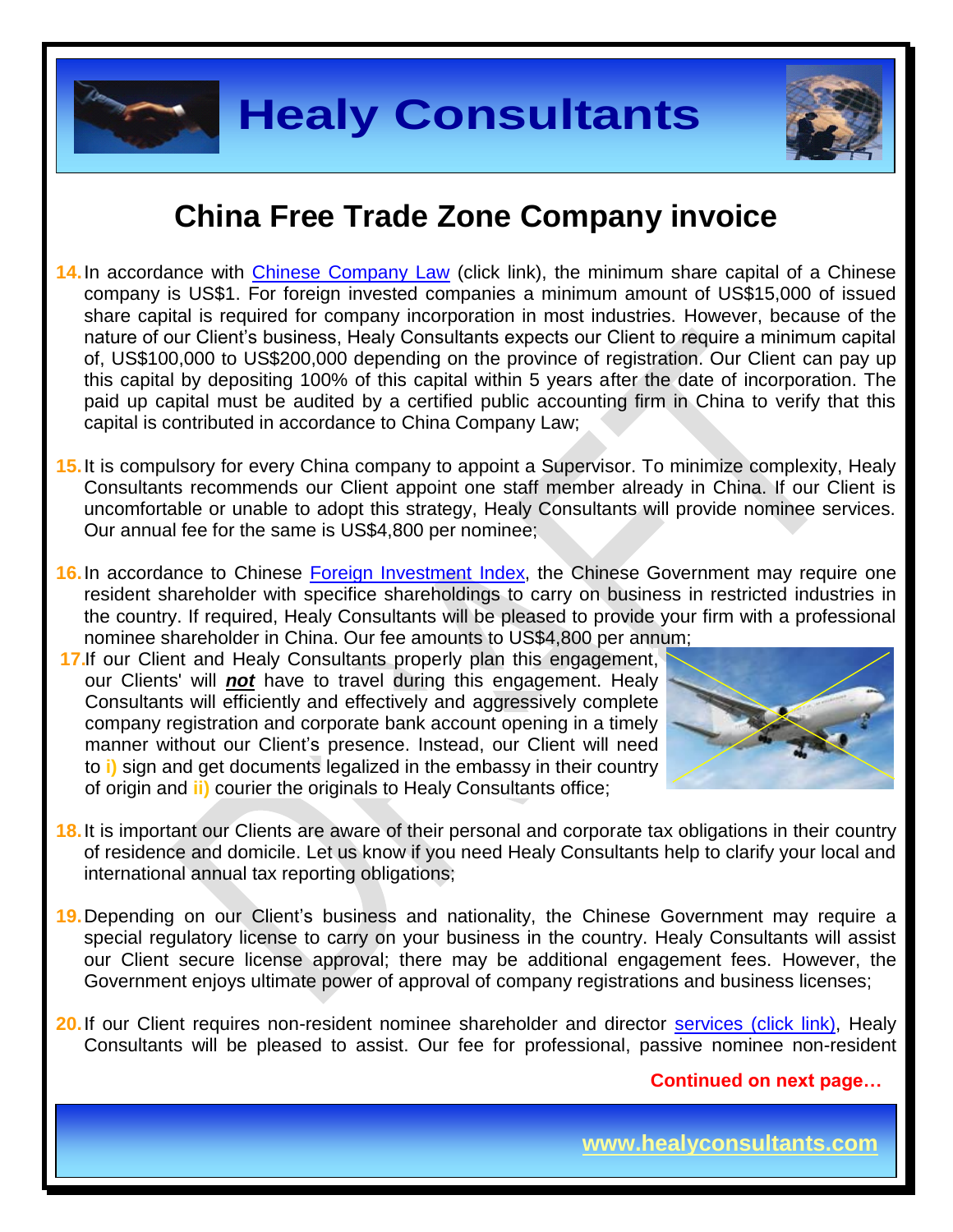



corporate shareholder amounts to US\$2,100 per annum. Our fee to be both non-resident nominee director and shareholder amounts to US\$6,600 per annum. Being the sole shareholders and sole director of a Client's company exposes Healy Consultants to reputation, litigation and financial risk;

- 21. If required, Healy Consultants will be pleased to assist your firm to secure employee [visa](http://www.healyconsultants.com/china-company-registration/formation-support-services/) approvals. Our fee is US\$3,950 for the first employee, US\$2,950 for the second employee, US\$1,950 per employee thereafter. Our employee visa fees includes preparation of a quality visa application and submitting to the correct Government immigration officers. The Government enjoys ultimate power of approval of visa applications. Consequently, guaranteed success is outside of Healy Consultants' control. What is inside our control is the preparation and submission of a high quality immigration visa application that maximizes the likelihood of visa approval;
- 22. As stipulated on our **[business website](http://www.healyconsultants.com/)** and in section 3 of our engagement letter, Healy Consultants will only commence the engagement following **i)** settlement of our fees and **ii)** completion and signing of our legal engagement letter;
- 23. Some of our Clients' engage Healy Consultants to [recruit \(click link\)](http://www.healyconsultants.com/corporate-outsourcing-services/how-we-help-our-clients-recruit-quality-employees/) local employees. We have a lot of experience in this area and we are quite skilled at securing quality candidates for our Clients';
- **24.**Monthly, quarterly and mid-year Government tax obligations include monthly and quarterly payroll reporting, VAT and corporation tax return filing. If you need our help, Healy Consultants can complete monthly Government reporting for a monthly fee of US\$860. Healy Consultants monthly support will include **i)** receive in dropbox the monthly invoices from our client **ii)** label monthly bank statement transactions **iii)** preparation and submission of VAT returns and iv) submission of monthly employee payroll reporting;
- **25.**Some of our Clients' require an [immediate country](http://www.healyconsultants.com/turnkey-solutions/) solution. With this strategy, within a day Healy Consultants can supply our Client **i)** an existing dormant Chinese company number and **ii)** an already approved Chinese corporate bank account number and **iii)** a business address. Turnkey solutions are attractive to those entrepreneurs who wish to immediately close a country deal, sign a contract or invoice a customer;
- **26.**During the engagement, shareholders and directors' documents may need to be translated into the local language; before the Government and Bank approves company registration and corporate bank account opening respectively. Consequently, our Client should budget for possible additional translation and embassy attestation fees. Either our Client or Healy Consultants can complete this administrative task;

 **Continued on next page…**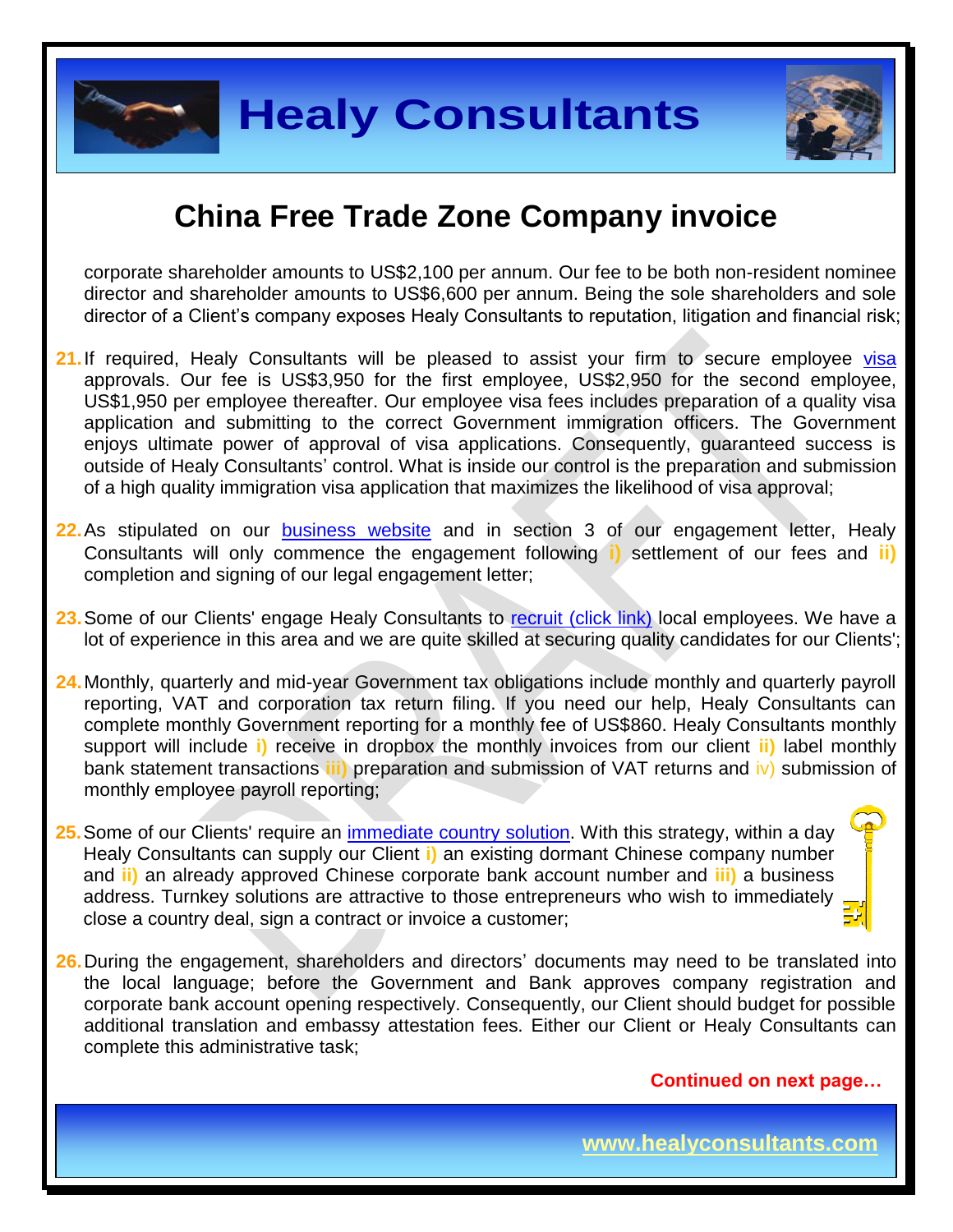

**Healy Consultants**



## **China Free Trade Zone Company invoice**

As always, Healy Consultants will negotiate with all third parties to eliminate or reduce additional engagement costs. For transparency purposes, all third party fee payments will be supported by original receipts and invoices. Examples of possible third party payments include **i)** embassy fees **ii)** notary public costs **iii)** official translator fees;

- **27.**Healy Consultants will only incorporate your company after 75% of [due diligence documentation](http://www.healyconsultants.com/due-diligence/) is received by email. Healy Consultants will only open a corporate bank account after 100% of the Client's original due diligence documentation is received by courier;
- 28. During the annual renewal engagement with our Client, our in-house Legal and Compliance [Department \(click link\)](http://www.healyconsultants.com/about-us/key-personnel/cai-xin-profile/) reviews the quality and completeness of our Client file. Consequently, Healy Consultants may revert to our Client to ask for more up to date [due diligence documentation;](http://www.healyconsultants.com/due-diligence/)
- **29.**To assist our Clients to minimize foreign exchange costs, we offer the payment in SG\$, Euro, Pounds or US\$. Kindly let me know in which currency your Firm prefers to settle our fees and I will send an updated invoice, thank you;

 **Continued on next page…**